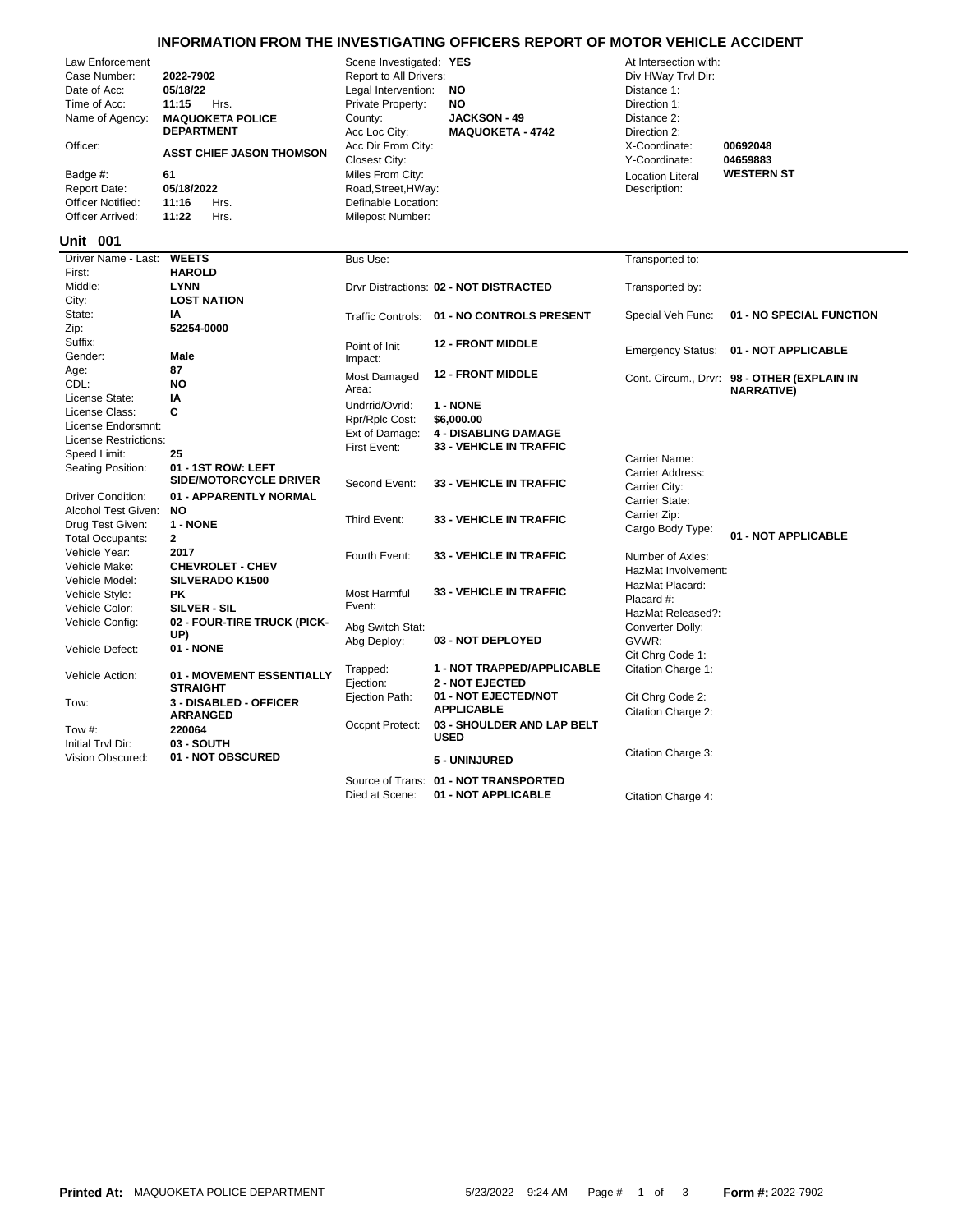## **002 Unit**

| UIIIL VV <del>L</del>     |                                 |                     |                                            |                          |                                            |
|---------------------------|---------------------------------|---------------------|--------------------------------------------|--------------------------|--------------------------------------------|
| Driver Name - Last:       | <b>STICKLEY</b>                 | Bus Use:            |                                            | Transported to:          |                                            |
| First:                    | <b>DUANE</b>                    |                     |                                            |                          |                                            |
| Middle:                   | <b>LESTER</b>                   |                     | Drvr Distractions: 02 - NOT DISTRACTED     | Transported by:          |                                            |
| City:                     | <b>MAQUOKETA</b>                |                     |                                            |                          |                                            |
| State:                    | IA                              |                     | Traffic Controls: 01 - NO CONTROLS PRESENT | Special Veh Func:        | 01 - NO SPECIAL FUNCTION                   |
| Zip:                      | 52060-0000                      |                     |                                            |                          |                                            |
| Suffix:                   |                                 | Point of Init       | 06 - REAR MIDDLE                           |                          | 01 - NOT APPLICABLE                        |
| Gender:                   | Male                            | Impact:             |                                            | <b>Emergency Status:</b> |                                            |
| Age:                      | 65                              | <b>Most Damaged</b> | 06 - REAR MIDDLE                           |                          | Cont. Circum Drvr: 88 - NO IMPROPER ACTION |
| CDL:                      | <b>YES</b>                      | Area:               |                                            |                          |                                            |
| License State:            | ΙA                              | Undrrid/Ovrid:      | 1 - NONE                                   |                          |                                            |
| License Class:            | A                               | Rpr/Rplc Cost:      | \$5,000.00                                 |                          |                                            |
| License Endorsmnt: L      |                                 | Ext of Damage:      | <b>3 - FUNCTIONAL DAMAGE</b>               |                          |                                            |
| License Restrictions: BKL |                                 | First Event:        | <b>33 - VEHICLE IN TRAFFIC</b>             |                          |                                            |
| Speed Limit:              | 25                              |                     |                                            | Carrier Name:            |                                            |
| Seating Position:         | 01 - 1ST ROW: LEFT              |                     |                                            | Carrier Address:         |                                            |
|                           | <b>SIDE/MOTORCYCLE DRIVER</b>   | Second Event:       | <b>33 - VEHICLE IN TRAFFIC</b>             | Carrier City:            |                                            |
| <b>Driver Condition:</b>  | 01 - APPARENTLY NORMAL          |                     |                                            | Carrier State:           |                                            |
| Alcohol Test Given:       | NO.                             |                     |                                            | Carrier Zip:             |                                            |
| Drug Test Given:          | 1 - NONE                        | Third Event:        | <b>33 - VEHICLE IN TRAFFIC</b>             | Cargo Body Type:         |                                            |
| <b>Total Occupants:</b>   | $\mathbf{1}$                    |                     |                                            |                          | 01 - NOT APPLICABLE                        |
| Vehicle Year:             | 2010                            | Fourth Event:       | <b>33 - VEHICLE IN TRAFFIC</b>             | Number of Axles:         |                                            |
| Vehicle Make:             | <b>FORD - FORD</b>              |                     |                                            | HazMat Involvement:      |                                            |
| Vehicle Model:            | <b>TCN</b>                      |                     |                                            | HazMat Placard:          |                                            |
| Vehicle Style:            | <b>VN</b>                       | Most Harmful        | <b>33 - VEHICLE IN TRAFFIC</b>             | Placard #:               |                                            |
| Vehicle Color:            | <b>SILVER - SIL</b>             | Event:              |                                            | HazMat Released?:        |                                            |
| Vehicle Config:           | 04 - PASSENGER VAN (SEATS       | Abg Switch Stat:    |                                            | Converter Dolly:         |                                            |
|                           | <9)                             | Abg Deploy:         | 03 - NOT DEPLOYED                          | GVWR:                    |                                            |
| Vehicle Defect:           | 01 - NONE                       |                     |                                            | Cit Chrg Code 1:         |                                            |
|                           |                                 | Trapped:            | 1 - NOT TRAPPED/APPLICABLE                 | Citation Charge 1:       |                                            |
| Vehicle Action:           | 02 - TURNING LEFT               | Ejection:           | <b>2 - NOT EJECTED</b>                     |                          |                                            |
|                           |                                 | Ejection Path:      | 01 - NOT EJECTED/NOT                       | Cit Chrg Code 2:         |                                            |
| Tow:                      | 1 - DRIVEN AWAY                 |                     | <b>APPLICABLE</b>                          | Citation Charge 2:       |                                            |
|                           |                                 | Occpnt Protect:     | 03 - SHOULDER AND LAP BELT                 |                          |                                            |
| Tow #:                    |                                 |                     | <b>USED</b>                                |                          |                                            |
| Initial Trvl Dir:         | 03 - SOUTH<br>01 - NOT OBSCURED |                     |                                            | Citation Charge 3:       |                                            |
| Vision Obscured:          |                                 |                     | 5 - UNINJURED                              |                          |                                            |
|                           |                                 |                     | Source of Trans: 01 - NOT TRANSPORTED      |                          |                                            |
|                           |                                 | Died at Scene:      | 01 - NOT APPLICABLE                        | Citation Charge 4:       |                                            |
|                           |                                 |                     |                                            |                          |                                            |

÷.

## **Accident Environment**

| First Harmful Event Loc:   | 01 - ON ROADWAY               | <b>Roadway Characteristics</b> |                                                     |
|----------------------------|-------------------------------|--------------------------------|-----------------------------------------------------|
| Manner of Crash/Collision: | 03 - REAR END (FRONT TO REAR) | Environment:                   | 01 - NONE APPARENT                                  |
| Light Conditions:          | <b>1 - DAYLIGHT</b>           | Roadway:                       | 01 - NONE APPARENT                                  |
| <b>Weather Conditions:</b> | 01 - CLEAR                    |                                |                                                     |
|                            |                               | Type of Road Junc/Feat:        | 01 - NON-JUNCTION/NO SPECIAL FEATURE                |
| Surface Conditions:        | $01 - DRY$                    |                                |                                                     |
|                            |                               | FRA No.:                       |                                                     |
|                            |                               | Horizontal Alignment:          |                                                     |
| Workzone Related:          | <b>NO</b>                     | <b>Vertical Alignment:</b>     |                                                     |
| Activity:                  |                               |                                |                                                     |
| Location:                  |                               |                                |                                                     |
| Type:                      |                               |                                | First Harmful Evt of Crash: 33 - VEHICLE IN TRAFFIC |
| <b>Workers Present:</b>    |                               |                                |                                                     |
|                            |                               |                                |                                                     |
| <b>Narrative</b>           |                               |                                |                                                     |

Unit two was stopped on Western Ave waiting to turn left into a private driveway when unit one rear ended unit two causing major damage to both units. Driver of unit one didn't noticed<br>unit two was stopped. No injuries wer